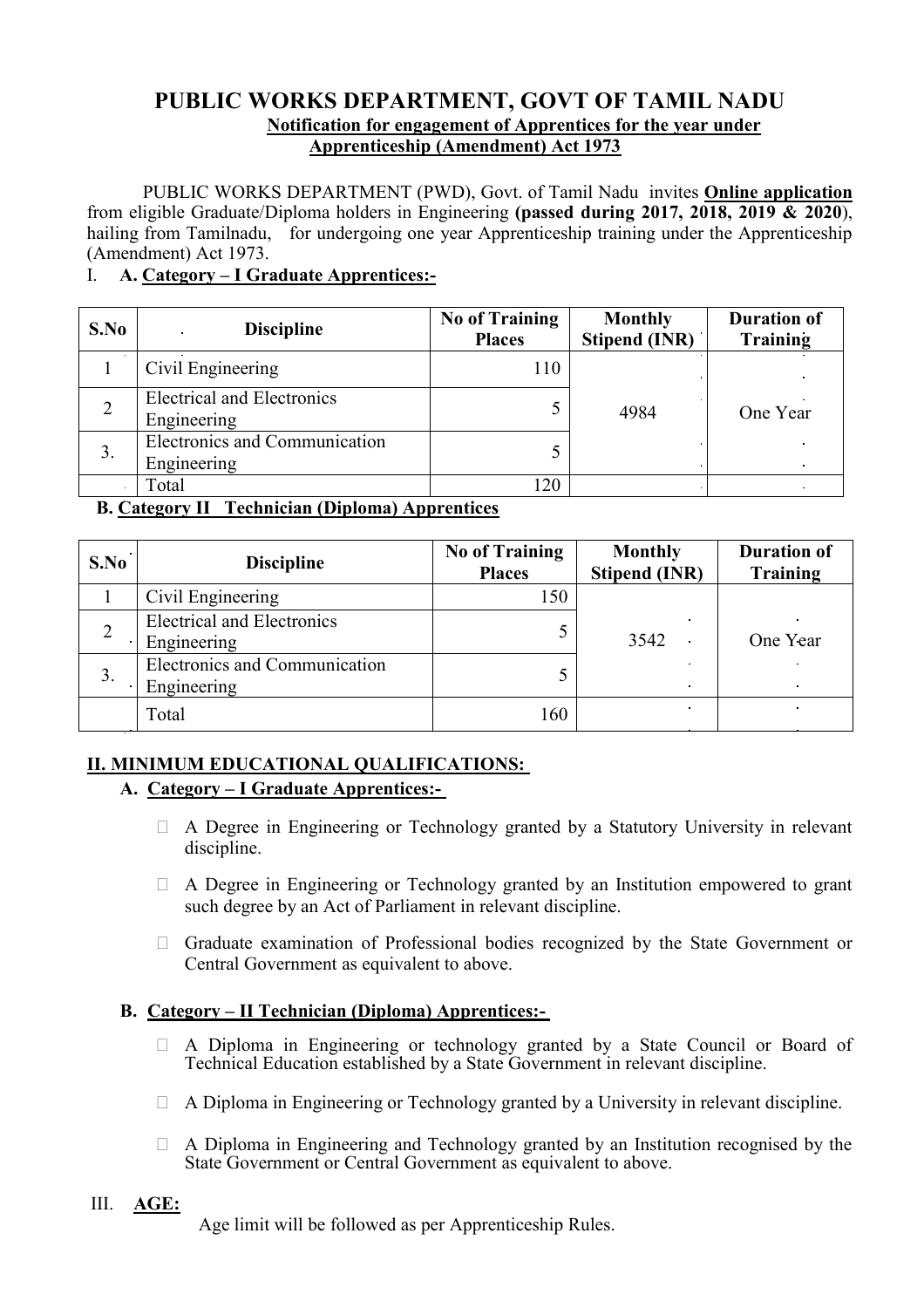### IV. **RESERVATION OF VACANCIES:**

Guidelines under Apprentices Act on Reservation for SC/ST/OBC/PwD will be followed. Those who are claiming reservation under SC/ST/OBC/PwD shall provide certificate as per Government standard format, failed which their claim for reservation will be considered as 'General' category only. If BC candidates claiming OBC category, they should bring OBC certificate as per the approved (OBC) format from the certificate issuing authority.

### V. **MINIMUM PHYSICAL STANDARDS**:

As prescribed in Clause 4 of the Apprenticeship Rule 1992, and amendments thereof if any.

### VI. **DURATION OF TRAINING:**

The duration of Apprenticeship training will be for a period of one year as per Apprenticeship (Amendment) Act 1973.

### VII. **PREVIOUS TRAINING/EXPERIENCE**:

 Candidates who have already undergone or are currently undergoing apprenticeship under Apprenticeship (Amendment) Act 1973, and/or having one year or more experience are **not eligible to apply**.

### VIII. **SELECTION PROCEDURE:**

 Board of Apprenticeship Training (SR) is interested with the task of preparation of shortlist from the online application data. Shortlisting of candidates will be done based on the percentage of marks obtained in the basic prescribed qualification as applicable to the respective disciplines. Shortlisted candidates shall be intimated through their registered Email id. Shortlisted candidates have to appear for Certificate Verification at Chennai.

#### IX. **PROCEDURE FOR REGISTRATION AND SUBMISSION OF APPLICATION IN PUBLIC WORKS DEPARTMENT TAMILNADU (ESTABLISHMENT USER ID: STNCHS000019):**

| For students who have already enrolled in<br>the National Web Portal and having login<br>details | For students who have not so far enrolled in<br>the National Web Portal |
|--------------------------------------------------------------------------------------------------|-------------------------------------------------------------------------|
| <b>Please note: After verification of student</b>                                                | Step 1:                                                                 |
| enrolment by BOAT (SR), a student can able                                                       | a. Go to <u>www.mhrdnats.gov.in</u>                                     |
| to login and apply                                                                               | b. Click Enroll                                                         |
|                                                                                                  | c. Complete the application form                                        |
| Step 1:                                                                                          | d. A unique Enrolment Number for each                                   |
| a. Login                                                                                         | student will be generated.                                              |
| b. Click Establishment Request Menu                                                              | Please note: Please wait for atleast one day for                        |
| c. Click Find Establishment                                                                      | enrollment verification and approval. After this                        |
| d. Upload Resume                                                                                 | student can proceed to Step 2.                                          |
| e. Choose Establishment name                                                                     |                                                                         |
| f. Type "PUBLIC WORKS"                                                                           | Step 2:                                                                 |
| <b>DEPARTMENT TAMILNADU"</b> and                                                                 | a. Login                                                                |
| search                                                                                           | b. Click Establishment Request Menu                                     |
| g. Click apply                                                                                   | c. Click Find Establishment                                             |
| h. Click apply again.                                                                            | d. Upload Resume                                                        |
|                                                                                                  | e. Choose Establishment name                                            |
|                                                                                                  | f. Type "PUBLIC WORKS"                                                  |
|                                                                                                  | <b>DEPARTMENT TAMILNADU"</b> and                                        |
|                                                                                                  | search                                                                  |
|                                                                                                  | g. Click apply                                                          |
|                                                                                                  | h. Click apply again                                                    |